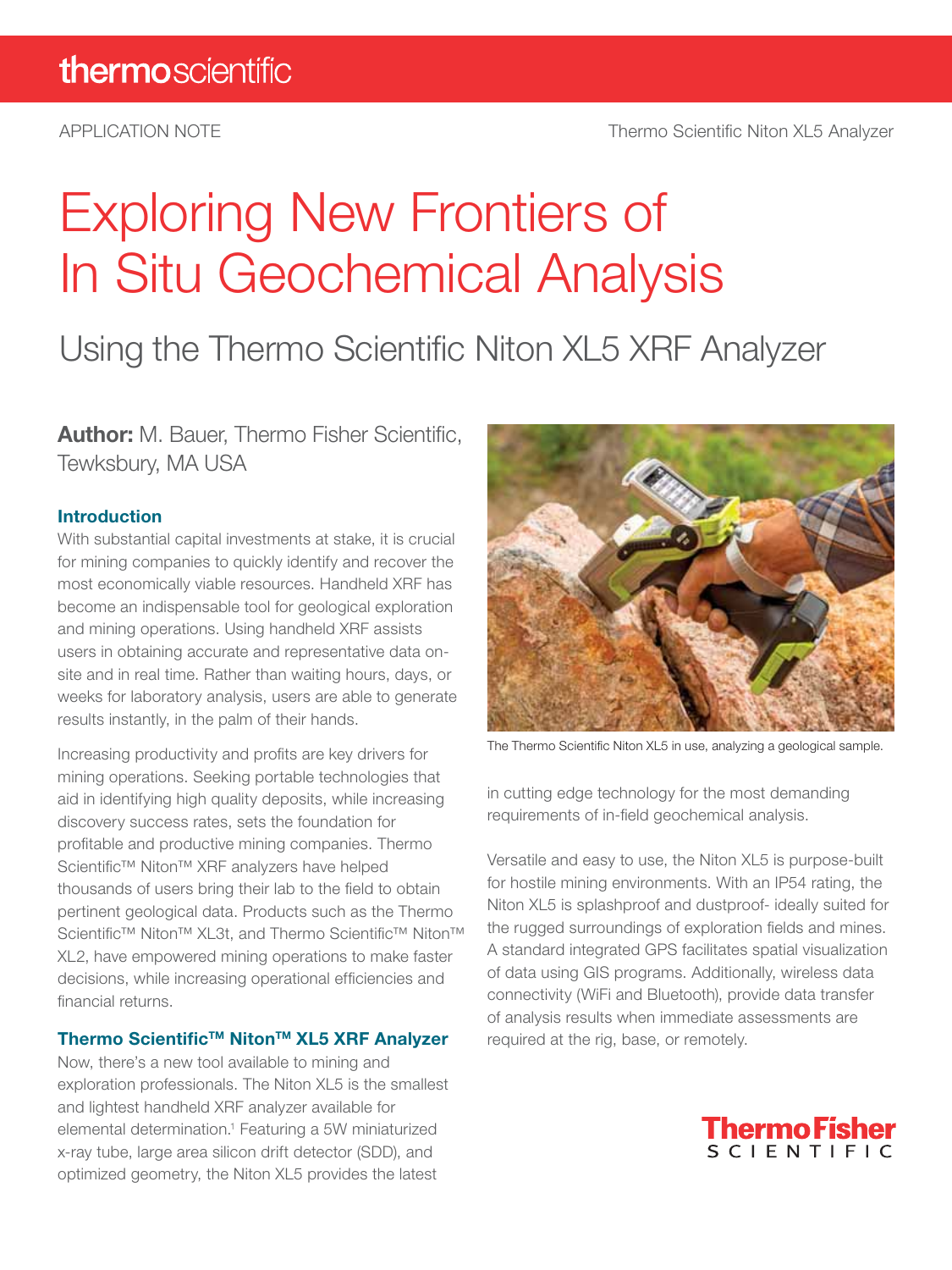#### **Analytical Performance**

The Niton XL5 with mining mode is designed to optimize each measurement. The x-ray generator operates over a large voltage range and automatically adjusts the current to maximize count rate, providing users with superior analytical performance. Mining mode on the Niton XL5 uses up to four beam conditions with pre-defined filters and voltages engineered to enhance the signal-tobackground ratios of fluorescence lines measured in the main (4-30 keV), low (3-6 keV), high (20-40 keV), and light element (1-3 keV) range of energies. At low voltage, the current can be as high as 500μA versus 200μA when compared to the Thermo Scientific<sup>™</sup> Niton<sup>™</sup> XL3t GOLDD+. This results in considerable improvements in the count rate and the signal-to-background ratio for light elements, such as Mg, Al, and Si (Chart 1).

Sensitivity improvements are not only limited to light elements. When compared to the Niton XL3t GOLDD+, the limits of detection (LODs) in pure silica were lower on the Niton XL5 for every element over the entire energy range (Chart 2). On average, the LOD improvement was 66%. This gain in sensitivity is not only beneficial for mining companies already using handheld XRF, but also extends the application range when lower limits of detection or faster analysis times are required.

#### **Analytical Methods**

Variability in chemical compositions represents a challenge for the direct analysis of geological samples using handheld XRF. The Niton XL5 with mining mode leverages a proprietary Fundamental Parameter (FP) based calibration. The algorithm used in the FP calibration accounts for composition variability by correcting for absorption and secondary excitation effects arising from the matrix to deliver accurate results. The "out of the box" results are relatively close, however, since mineralogy and non-measurable elements (i.e. carbon, oxygen, nitrogen) can have a large impact, biases may be observed. Users have the option to improve accuracy by applying type standardization on the Niton XL5. The optimization of the calibration is simple to perform and can be accomplished directly on the analyzer. (It is recommended that standard reference materials, or lab characterized reference samples covering the range of composition in the deposit be used when performing type standardization.)

The Niton XL5 provides the flexibility to configure and create custom analytical methods based on user needs. Attributes such as measurement time, beam condition timing, data field sets, element displays, pseudo element displays (i.e. oxides), and matrix specific type standardization can



**Chart 1:** Comparison of spectra between 1 keV and 2 keV acquired<br>with Niton XL5 and Niton XL3t. A reference material of dolomite Dillinger Hütte SX07-07 was used.



Chart 2: Limits of Detection (LODs) in of pure silica, Niton XL5 vs. Niton XL3t.

be defined by the user. Ultimately, mining mode profiles enable users to have multiple analytical methods on a single instrument to accurately analyze a wide variety of geological materials with optimal calibration (Figure 1).

#### **Niton XL5 Accessories and Sample Preparation**  Thermo Scientific™ Mini Test Stand

Geochemical analysis using handheld XRF often requires sample preparation and long measurements that necessitate test stands. The Thermo Scientific<sup>™</sup> Mini Test Stand (Figure 2A) was created for the Niton XL5. Lightweight and compact, the Mini Test Stand effortlessly fits into a small backpack, ideal for users traveling to remote locations. The tripod base can also be configured in reverse combination, along with the easy trigger function, to improve the ergonomics of in situ measurements of soils and outcrops (Figure 2B).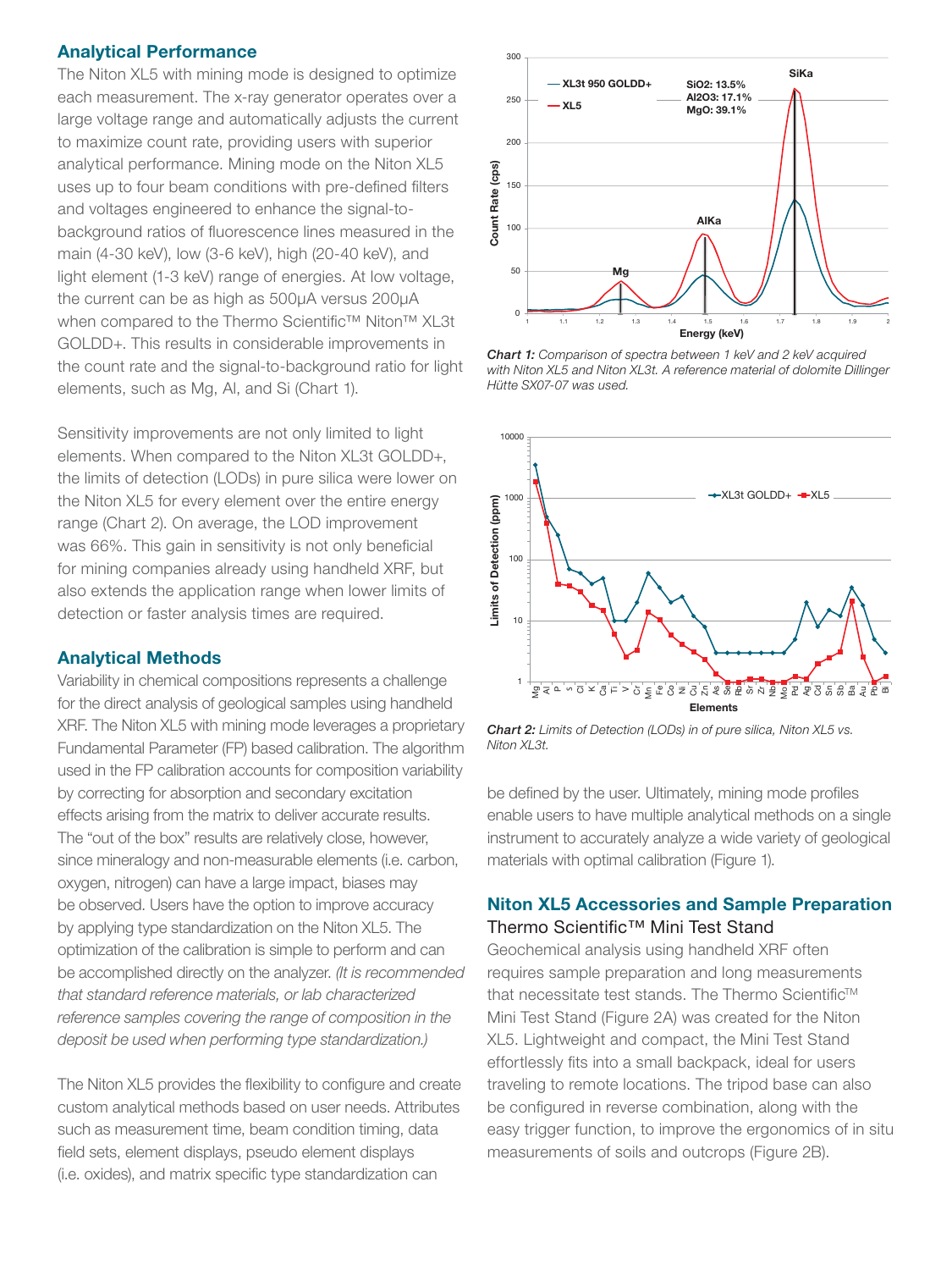#### Thermo Scientific™ Soil Guard

When direct contact is required for soil analysis, the Thermo Scientific<sup>™</sup> Soil Guard (Figure 2C), specifically designed for the Niton XL5, helps keep dirt and dust at bay. This valuable accessory is used by simply clipping the component onto the front of the analyzer to keep the window bracket free from debris.

#### Thermo Scientific™ Direct Rock Sampler

Because most geological materials are heterogeneous, direct sample analysis may not provide an accurate representation of sample composition. Best practice requires that users grind the sample to obtain a fine, homogeneous powder. For coarse grains of soft rocks, a simple mortar and sieves may be sufficient, whereas more advanced tools, such as the battery powered Thermo Scientific<sup>™</sup> Direct Rock Sampler (Figure 2D), provides the ability to collect fine powders from a rock face, in addition to cuttings and drill core samples.

#### Thermo Scientific™ Pellet Press

Powder obtained from ground materials can be pressed into a pellet using the Thermo Scientific<sup>™</sup> Pellet Press (Figure 2E). Users are able to obtain a flat, consistent surface and density without sample film, thus improving light element performance.

#### Thermo Scientific™ Bulk Sample Kit

Basic tools and consumables for XRF soil and mining analysis can be found in the Thermo Scientific™ Bulk Sample Kit (Figure 2F). The kit includes necessary items such as the Thermo Scientific Soil Guard, mortar and pestle set, cleaning brushes, sample collection tools, bags, sieves, and sample cups.

#### **Applications**

#### Mineral Exploration

Mining companies have long used traditional lab services to send samples to off-site laboratories. This process leaves companies waiting weeks, if not months for critical quantitative data. Alternatively, companies that wish to avoid long lab lead times have installed on-site mobile laboratories. Mobile laboratories have proven to be difficult to maintain due to the inherent complexity of analytical instrumentation, fragility of equipment, and limited mobility in remote locations.

In the absence of laboratories, handheld XRF is an excellent tool to help mining companies uncover valuable resources. The Niton XL5 can be used for both qualitative analysis and lab-quality assays with basic sample preparation in different



**Figure 1:** Niton XL5 mining mode profiles for various applications. The default "mining" profile is easily cloned and modified to adapt analysis for specific ores.





Figure 2B







Figure 2E



 $\frac{1}{2}$ 

**Figure 2:** Various accessories and sample preparation tools for the<br>Niton XL5, 24) Thermo Scientific Mini Test Stand, 2B) Thermo Scien Niton XL5. 2A) Thermo Scientific Mini Test Stand, 2B) Thermo Scientific Mini Test Stand (configured in reverse combination for soil analysis), 2C) Thermo Scientific Soil Guard, 2D) Thermo Scientific Direct Rock Sampler, 2E) Thermo Scientific Pellet Press, 2F) Thermo Scientific Bulk Sample Kit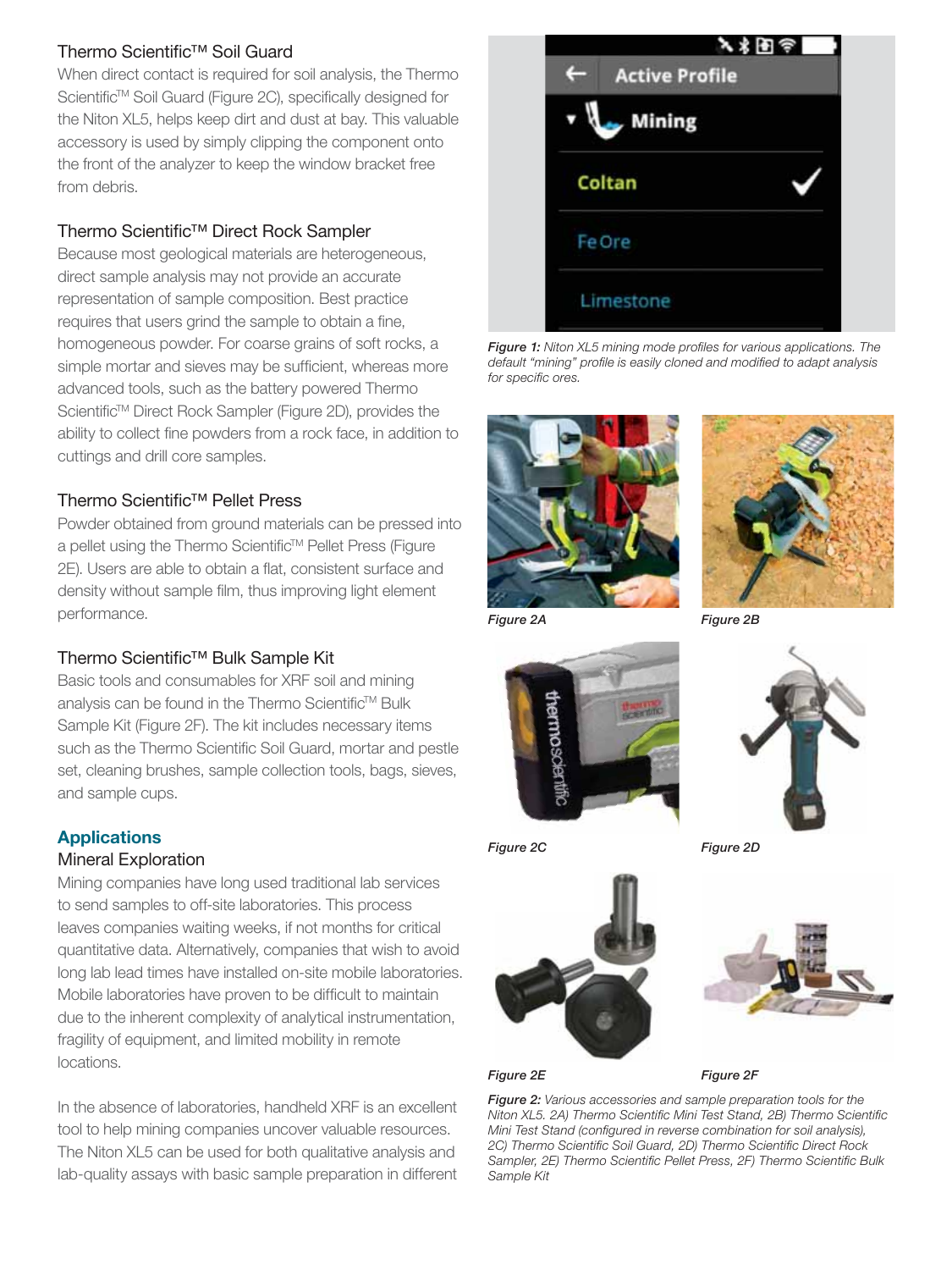phases of the exploration process to discover various base metals, industrial minerals, and certain precious metals.

Handheld XRF can be utilized to help mining companies optimize budgets by:

- Speeding up exploration timescales
- Locating anomalies in soil surveys and outcrop evaluations
- Pre-screening sample selection for laboratory analysis
- Identifying drill targets
- Initiating informed decisions about drilling depth, thus reducing rig remobilization



#### Oil and Gas Exploration and Production

Identifying a favorable location for oil and gas exploration and production (E&P) is comparable to finding a needle in a haystack. Potential reservoirs are huge, but chemical analysis of drill cuttings, outcrops, piston-core sediment, and oil and gas cores can be used to determine the composition of rock and infer mineralogical properties favorable to E&P.

For example, the abundance of redox sensitive elements at trace levels, as well as the mineralogy indicated by light element ratios, provides useful clues regarding the characteristics of reservoir rock. Properties such as permeability (Si/Al, Mg, Ca, K), porosity (Si, Ca), fracturability (Si), and productivity (V, Cr, Mo) help geologists infer promising characteristics of oil and gas exploration and production. The Niton XL5 can also be used in the laboratory to create centimeter scale logs during the core logging process, combined with other methods like x-ray diffraction, infrared, Raman spectrometry, and petrography to provide additional quantitative mineralogy.



#### Mining Operations

Both in open pits and underground mines, the use of handheld XRF has been established as a highly reliable method to analyze ore samples. Handheld XRF achieves the accuracy required to provide defensible information for process oversight, quality assurance, and various other operational decisions (such as grade control). Rapid analytics, combined with an optimized sampling strategy, can provide significant cost savings and added benefits for mining operations.

Performing instantaneous grade control using the Niton XL5 enables mining operations to:

- Ascertain the viability of lower grade resources and find localized high grade enrichments
- Delineate ore and waste boundary
- Assess rock cuts and guide blasting, excavation, and ore handling activities
- Optimize run-of-mine stockpiles and ensure consistent blending and feeding to the mill

The Niton XL5 not only quantifies elements of sought-after commodities, it also measures penalty elements in ores with enhanced sensitivity. Furthermore, the Niton XL5 is an ideal tool to monitor the enrichment process and analyze products resulting from ore processing, such as concentrates and blends.



#### **Applications and Examples**

The Niton XL5 generates faster and more extensive geochemical data. However, due to its portability, it also pioneers new uses in the field, and increases productivity for existing applications (Table 1). For example, mud logging for the characterization of oil and gas reservoirs is a new application that the Niton XL5 is able support. In addition to the quantification of major compounds, the power of the Niton XL5 is highly beneficial for precise determination of penalty elements in industrial minerals, such as limestones or phosphates.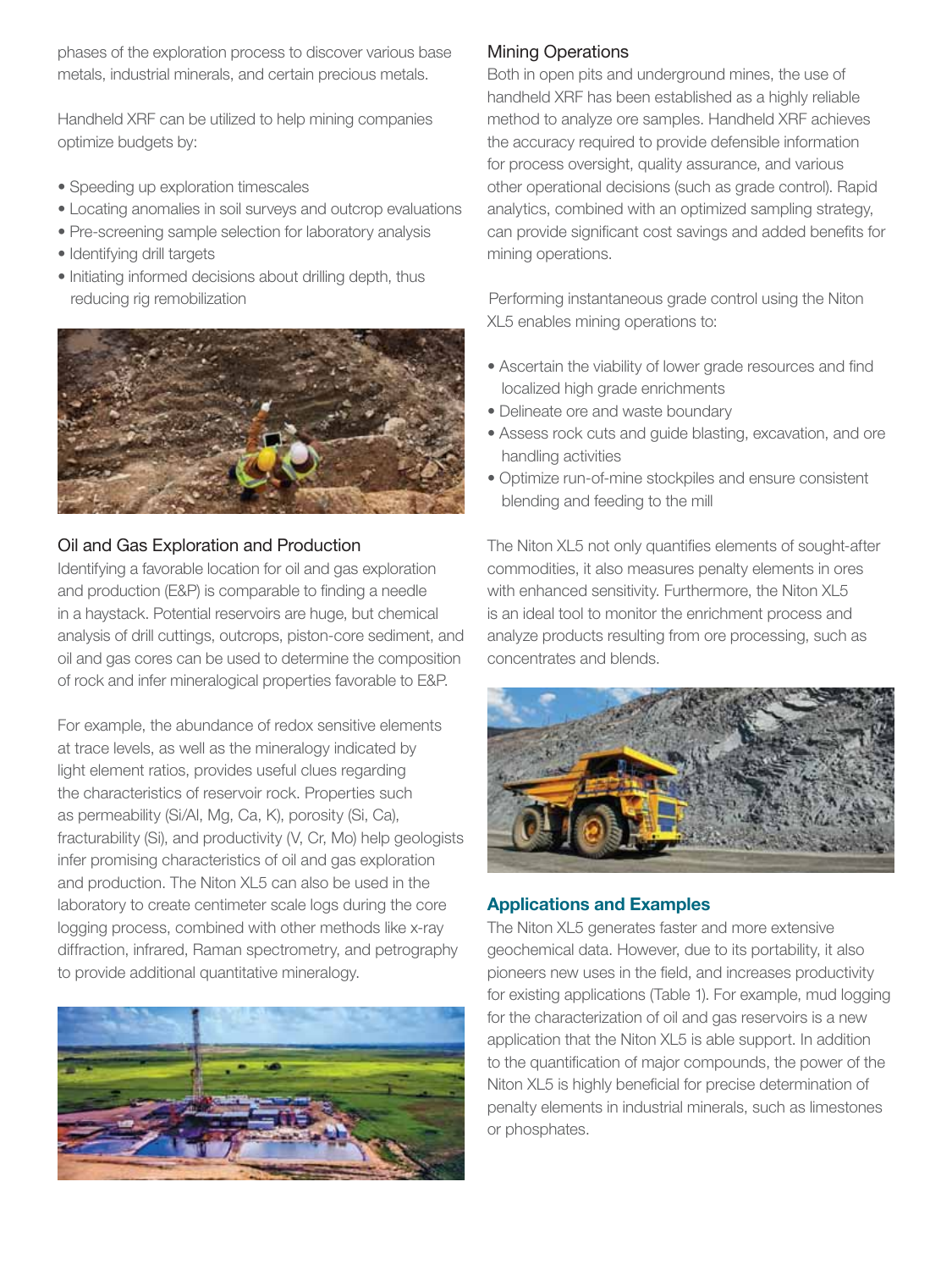The best way to illustrate the enhanced capabilities of the Niton XL5 is through light element determinations. Due to low information depth, and sensitivity to mineralogical and particle size effects, the determination of light elements such as Mg, Al, and Si requires special care. The solution to overcome these effects is to present geological samples as fused bead to the instrument. The problem is that while this solution is suitable for stationary laboratories, it is impractical for field analysis.

#### **XRF Mining Applications**

| Base Metals Exploration and Mining           |
|----------------------------------------------|
| Ore Trading                                  |
| Process Control                              |
| U Exploration                                |
| Au Exploration via Pathfinder Elements       |
| Characterization of Oil and Gas Reservoirs   |
| Penalty Elements in Coal, Bauxite, Fe-ore    |
| Industrial Minerals: Main & Penalty Elements |
|                                              |

Table 1: Non-exhaustive list of handheld XRF mining applications.

By using sample preparation tools, it is possible to homogenize and grind samples down to particle sizes of 100μm or less while on site. With its robust Fundamental Parameter calibration, the Niton XL5 is able to generate accurate and quantitative results. As demonstrated, positive correlations between reference and measured values of light elements, such as Mg, Al, Si, and Ca, were obtained for a large variety of geological samples (Chart 3). This includes igneous and sedimentary rocks, sediments, clays, limestones, soils, bauxite, and quartz all using the same calibration.

In contrast to light elements, and because of higher energy of analytical lines, U is almost insensitive to mineralogical and particle size effects (below 100-200μm). The Niton XL5 is able to determine U with high precision and accuracy down to levels of 10 parts per million (ppm) (Chart 4). The figure shows outstanding correlation between measured and certified concentrations of U for various samplesincluding Canadian and South African uranium ores, phosphates, sediments, and soils. Figure 3 illustrates the standard results expected of base metal ores. The Niton XL5 delivers accurate results for major and minor elements such as Ni, Cu, Zn, Pb, or Ag.



Chart 3: Light element correlation between reference (dotted lines), and measured values (solid lines), for various types of geological standard reference materials. Fine powders were introduced into sample cups fitted with 4μm PP film. A 300 second measurement time was used.



**Chart 4:** Certified versus reference values of U in uranium ores,<br>phosphates, sediments, and soils. A 60 second measurement time on the "Main Range" filter was used.

| 入名田宇             |          |                                | 入ま困学                    |               |                 |
|------------------|----------|--------------------------------|-------------------------|---------------|-----------------|
| Main<br>Ele      | Low<br>% | <b>Ught</b><br>±2 <sub>σ</sub> |                         | <b>Mining</b> |                 |
| Ni               | 0.535    | 0.009                          | #188 120.8 sec          |               |                 |
| Cu               | 0.252    | 0.005                          | Ele                     | 96            | ±2 <sub>σ</sub> |
| Fe2O3            | 15.558   | 0.045                          | Zn                      | 30.437        | 0.144           |
| MnO              | 0.200    | 0.010                          | Pb                      | 3.041         | 0.026           |
| TiO <sub>2</sub> | 0.235    | 0.036                          | Ag                      | 0.007         | 0.001           |
| Cr2O3            | 0.422    | 0.016                          | $\overline{\mathsf{S}}$ | 20,888        | 0.109           |
| Co               | 0.075    | 0.017                          | Cr                      | 0.011         | 0.003           |
| Cr               | 0.289    | 0.011                          | Cu                      | 0.649         | 0.010           |
| Bal              | 87.616   | 0.070                          |                         |               |                 |
| As:              | 0.001    | 0.000                          | As                      | 0.107         | 0.014           |
| Fe               | 10.888   | 0.032                          | Sb                      | 0.004         | 0.002           |

 $\mathcal{S}$  and  $\mathcal{S}$ 

Figure 3: Analysis of ore reference materials. 3A) Ni-Cu ore (reference values Cu: 0.2454%, Ni:0.5723%), 3B) Zn/Pb ore (reference values Zn: 30.17%, Pb:3.25%, Ag:0.0063%, S:20.06%)